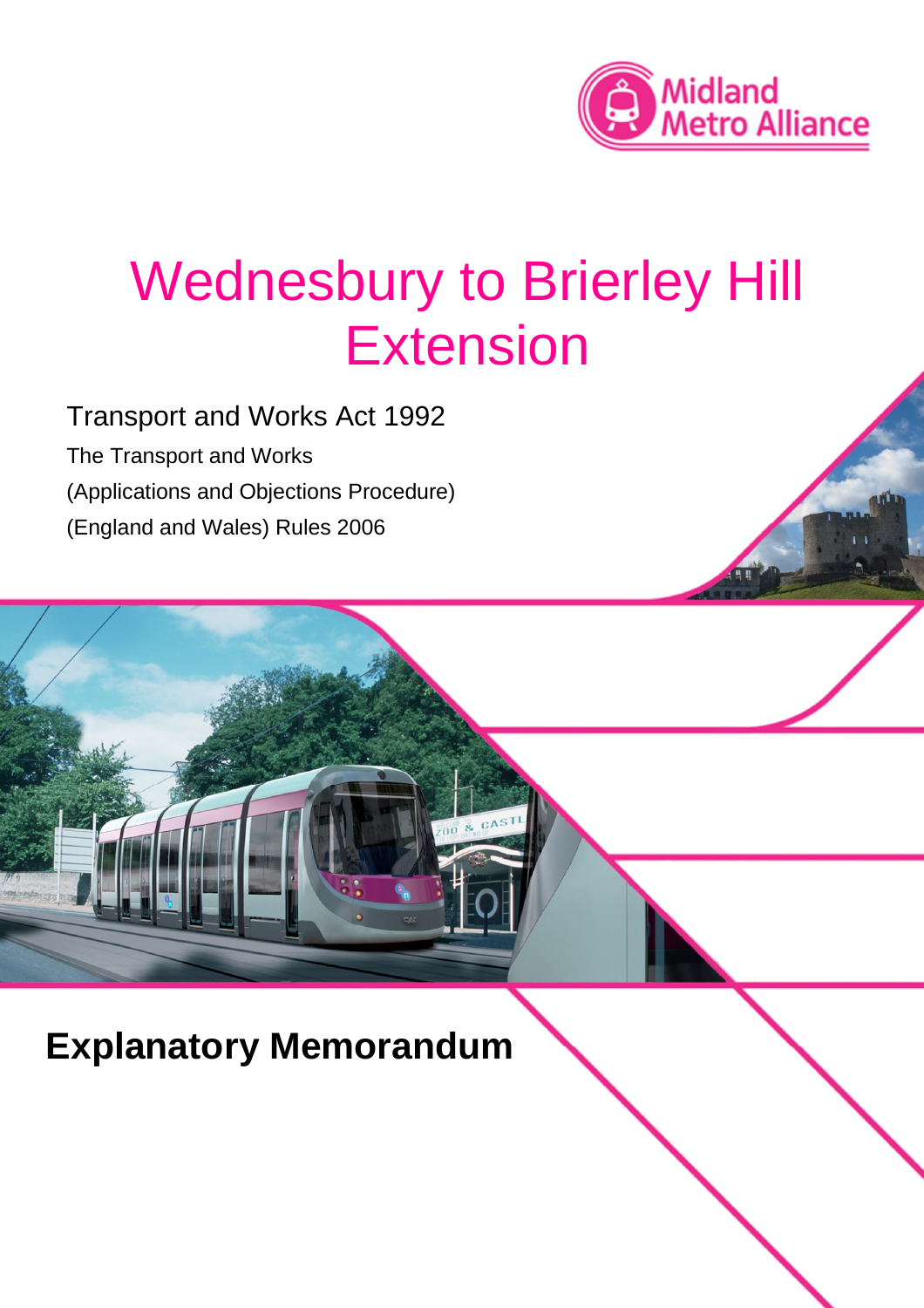12.12.17

Rule 10(2)(b)

## **TRANSPORT AND WORKS ACT 1992**

# **TRANSPORT AND WORKS (APPLICATIONS AND OBJECTIONS PROCEDURE) (ENGLAND AND WALES) RULES 2006**

# **THE MIDLAND METRO (WEDNESBURY TO BRIERLEY HILL LAND ACQUISITION) ORDER \_\_\_\_\_\_\_\_\_\_\_\_\_\_\_\_\_\_\_\_\_\_\_\_\_\_\_\_\_\_\_\_\_\_\_\_\_\_\_\_\_\_\_\_\_\_\_\_\_\_\_\_\_\_\_\_\_\_\_\_\_\_\_\_\_\_\_\_\_\_\_\_\_\_\_**

**\_\_\_\_\_\_\_\_\_\_\_\_\_\_\_\_\_\_\_\_\_\_\_\_\_\_\_\_\_\_\_\_\_\_\_\_\_\_\_\_\_\_\_\_\_\_\_\_\_\_\_\_\_\_\_\_\_\_\_\_\_\_\_\_\_\_\_\_\_\_\_\_\_\_\_**

## **EXPLANATORY MEMORANDUM**

This memorandum explains the purpose and effect of each article and schedule in the draft Order, as required by Rule 10(2)(b) of the Transport and Works (Applications and Objections Procedure)(England and Wales) Rules 2006 (S.I. 2006 No.1466).

Application for the Order has been made by West Midlands Combined Authority ("the Executive"), which is the successor body to the West Midlands Passenger Transport Executive. The Order would confer further powers of compulsory acquisition on the Executive for the purpose of the works authorised by the Order the Midland Metro (Wednesbury to Brierley Hill and Miscellaneous Amendments) Order 2005 (S.I. 2005 No. 927), ("the 2005 Order"), as the original powers of compulsory acquisition under that Order expired in 2010*.*

This Order is based on the Transport and Works (Model Clauses for Railways and Tramways) Order 2006 (S.I. 2006 No.1954) ("the model clauses") as adapted in the 2005 Order in order to ensure consistency with that Order.

#### **PART 1**

#### **PRELIMINARY**

#### Part 1 contains preliminary provisions

*Article 1 (Citation and commencement)* provides for the citation and the coming into force of the Order.

*Article 2 (Interpretation)* contains provisions for the interpretation of words and phrases used in the Order. Definitions additional to those set out in the model clauses have been included in the article to provide clarity, taking into account the specific provisions of the Order. In particular, "the authorised works" are defined as being the works authorised by the 2005 Order.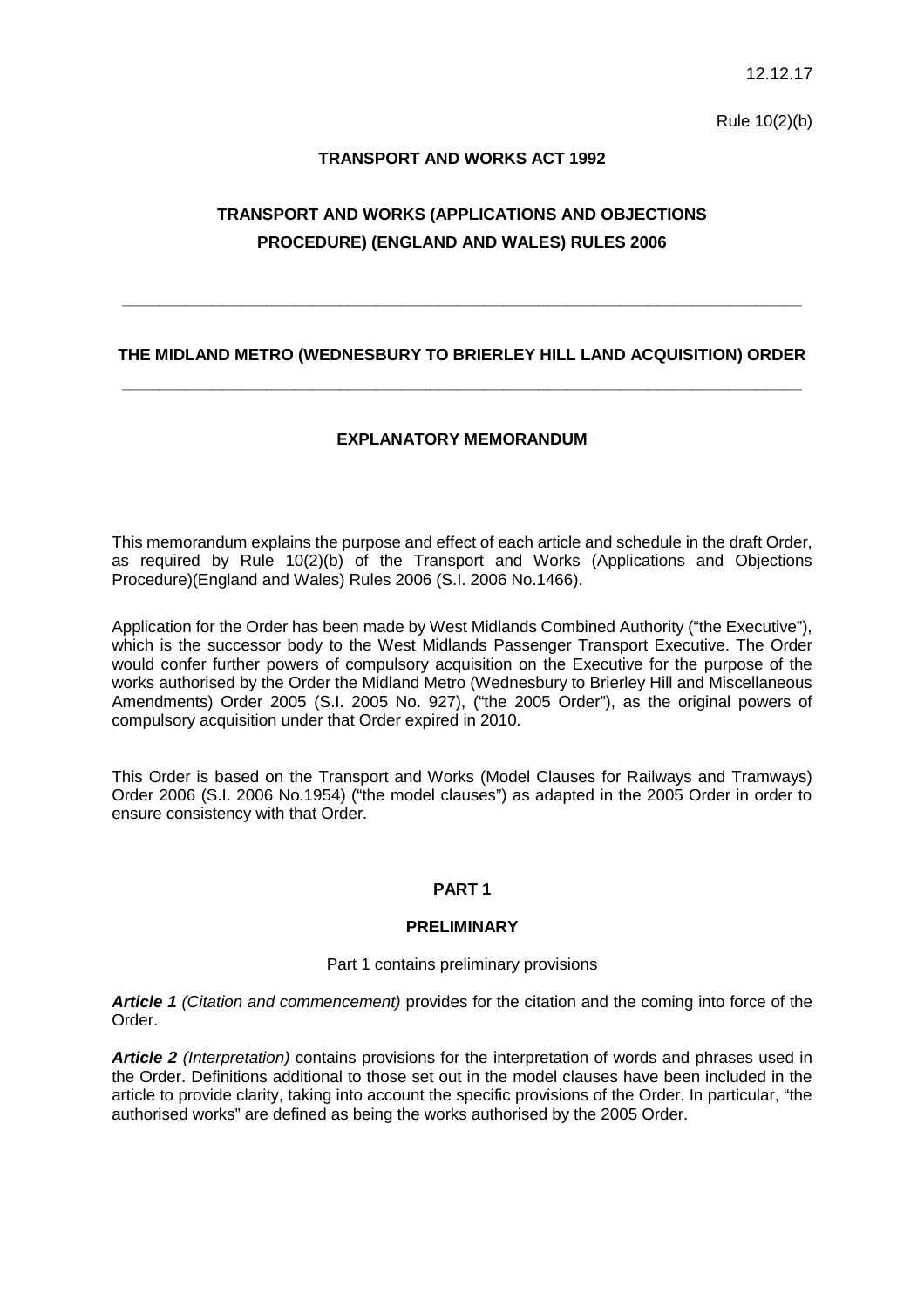#### **PART 2**

#### **ACQUISITION AND POSSESSION OF LAND**

#### *Powers of acquisition*

Part 2 of the Order contains provisions for the compulsory acquisition of land and rights over land and for the temporary use of land for the purposes of the works authorised by the 2005 Order. It also provides for the payment of compensation.

*Article 3 (Power to acquire land)* confers on the Executive powers of compulsory acquisition of so much of the land specified in column (1) of the table in Part 1 of Schedule 1 *(acquisition of land)* as may be required for any of the purposes specified in relation to that land in column (2) of that table. Paragraph (2) restricts the powers of compulsory acquisition of the Order in relation to the Dudley Canal No.1.

*Article 4 (Application of Part 1 of Compulsory Purchase Act 1965)* applies, with modifications, the provisions of Part 1 of the Compulsory Purchase Act 1965 ("the 1965 Act"). This provision departs from the model clause to reflect recent changes introduced by the Housing and Planning Act 2016 (c.22). Paragraph (4) extends the time period allowed for the exercise of compulsory powers in the event of a challenge being made to the order under section 22 of the Transport and Works Act 1992. This has precedent in article 22 of the London Overground (Barking Riverside Extension) Order 2017 (S.I. 2017/830).

Paragraph (5) reduces, in certain circumstances, the minimum periods required to be given in notices of entry. Paragraph (6) and 8(b) make it clear that in provisions of the 1965 Act inserted by the Housing and Planning Act 2016 references to taking possession of land are in relation to the exercise of compulsory acquisition powers and do not apply to the temporary possession or use of land under articles 8 and 9 of this Order. Paragraph (7) is a consequential amendment to substitute reference to the article of the Order imposing a time limit for the exercise of compulsory powers and paragraph 8(a) omits provisions of the 1965 Act which is not relevant to this Order. These modifications have precedent in article 19 of the Network Rail (Buxton Sidings Extension) Order 2017 (S.I.2017/1150).

*Article 5 (Application of Compulsory Purchase (Vesting Declarations) Act 1981)* provides for the Order to apply as if it were a compulsory purchase order for the purposes of the Compulsory Purchase (Vesting Declarations) Act 1981 ("the 1981 Act"). Article 5 gives the Executive the option to acquire land by General Vesting Declaration method rather than through the notice to treat procedure and provides for that Act to have effect subject to certain modifications. This article departs from the model clauses to take account of the amendments made to the 1981 Act by the Housing and Planning Act 2016. In particular, section 3 (preliminary notices) of the 1981 Act is omitted by the Housing and Planning Act 2016 and reference is made instead to section 14(A)(3) of the Transport and Works Act 1992 (c. 42), whilst section 5A (which was inserted by the Housing and Planning Act 2016) is omitted for the purposes of this Order. Clause 5A, if not specifically excluded, would limit the time period for the execution of a General Vesting Declaration to three years from the date upon which the Order becomes operative. This would be inconsistent with the period of five years provided for in article 11 (time limit for exercise of powers of acquisition) which is the period provided in the model clauses. In this article, as in article 5, the time period allowed for the exercise of compulsory powers in the event of a challenge being made to the order under section 22 of the Transport and Works Act is extended. All of the provisions follow the precedent of the Network Rail (Buxton Sidings Extension) Order 2017.

*Article 6 (Power to acquire new rights)* authorises the creation of easements or other rights over land and makes ancillary provision where rights are acquired. Paragraph (3) is based on precedent found in the Network Rail (Ipswich Chord) Order 2012 (S.I. 2012/2284. It provides for the acquisition of rights by statutory undertakers (rather than the Executive) in circumstances where the relevant land is required for the diversion or relocation of their apparatus and the Secretary of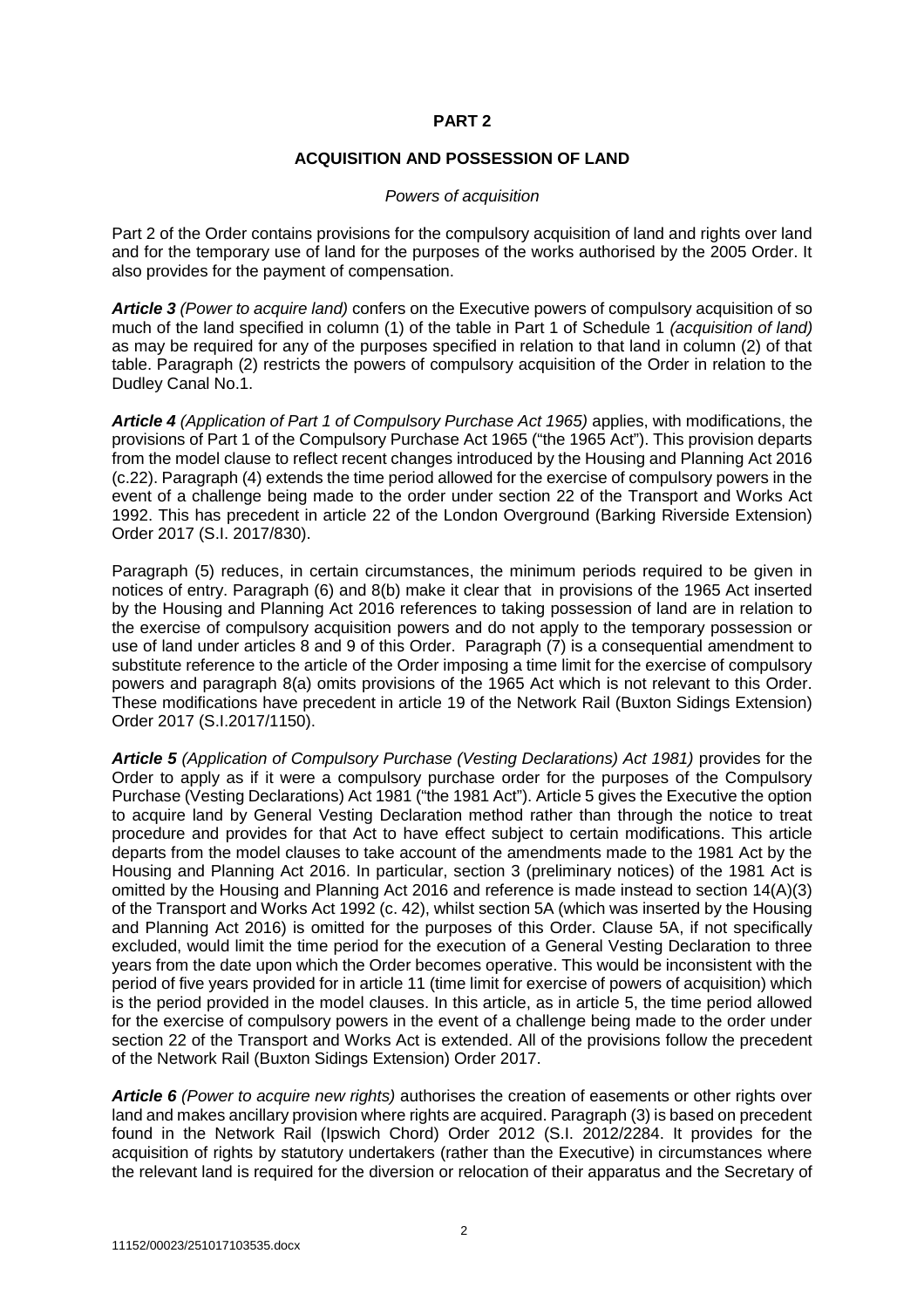State gives consent. Such provision is appropriate because the dominant tenement to be benefitted by such rights is the statutory undertaking of the undertaker rather than the Executive's land and it is therefore necessary for the relevant statutory undertaker to acquire the rights.

Paragraph (4) introduces Schedule 2 for the purpose of modifying legislation relating to compensation and the 1965 and 1981 Acts so as to apply to the compulsory acquisition of new rights under this Order. These are consequential modifications which, as regards compensation legislation and the 1965 Act, have precedent in the Network Rail (Buxton Sidings Extension) Order 2017, and as regards the 1981 Act have precedent in Schedule 14 to the High Speed Rail (London-West Midlands) Act 2017 (c.7) and the Network Rail (Closure of Abbots Ripton Level Crossing) Order 2017 (S.I.2017/1074)

## *Temporary possession of land*

*Article 7 (Temporary use of land for construction of works)* enables the Executive to take temporary possession of land listed in column (1) of Schedule 3 *(land of which temporary possession may be taken)* for the purpose specified in relation to that land in column (2) of that Schedule, and other land within the Order limits for use in connection with the construction of the authorised works and makes provision for the payment of compensation. The general power to occupy land within the Order limits does not apply to any dwelling house or any other occupied building, or to land over which only new rights are to be acquired. Paragraph (2) extends the notice period in the model clauses from 14 to 28 days in line with the equivalent notice period in article 34 of the 2005 Order..

*Article 8 (Temporary use of land for maintenance of works)* empowers the Executive to take temporary possession of land within the Order limits if such possession is reasonably required for the maintenance of the Order works. In a limitation on the scope of the model clauses, this power is limited to land lying within 20 metres from the Order works. Temporary works may be constructed on the land as reasonably necessary and provision is made for notice and compensation. This power does not apply to any house, garden, occupied building or to land over which only new rights are to be acquired.

#### *Compensation*

*Article 9 (Disregard of certain interests and improvements)* provides that in assessing the compensation payable in respect of compulsory acquisition the Upper Tribunal will disregard any interest in land or any enhancement of an interest in land caused by improvements which they are satisfied were created or undertaken with a view to obtaining compensation or increased compensation.

#### *Supplementary*

*Article 10 (Extinction or suspension of rights of way)* provides, in paragraphs (1) and (2) for the extinguishment of private rights of way over land compulsorily acquired and the suspension of private rights of way in respect of land temporarily occupied. Paragraph (3) provides for payment of compensation. Paragraph (5) departs from the model clause to provide that paragraphs (1) and (2) may be overridden by alternative arrangements agreed between the Executive and the person entitled to the private right of way. It does not matter whether any such agreement was made before or after the coming into force of the Order. In a further departure from the model clauses, paragraph (6) empowers the Executive to prevent, by notice, the application of paragraphs (1) and (2) in relation to the extinguishment of any particular rights of way.

*Article 11 (Time limit for exercise of powers of acquisition)* imposes a time limit of five years from the coming into force of this Order for the exercise of powers of compulsory acquisition of land and the powers to take temporary possession of land under article 8.

## **PART 3**